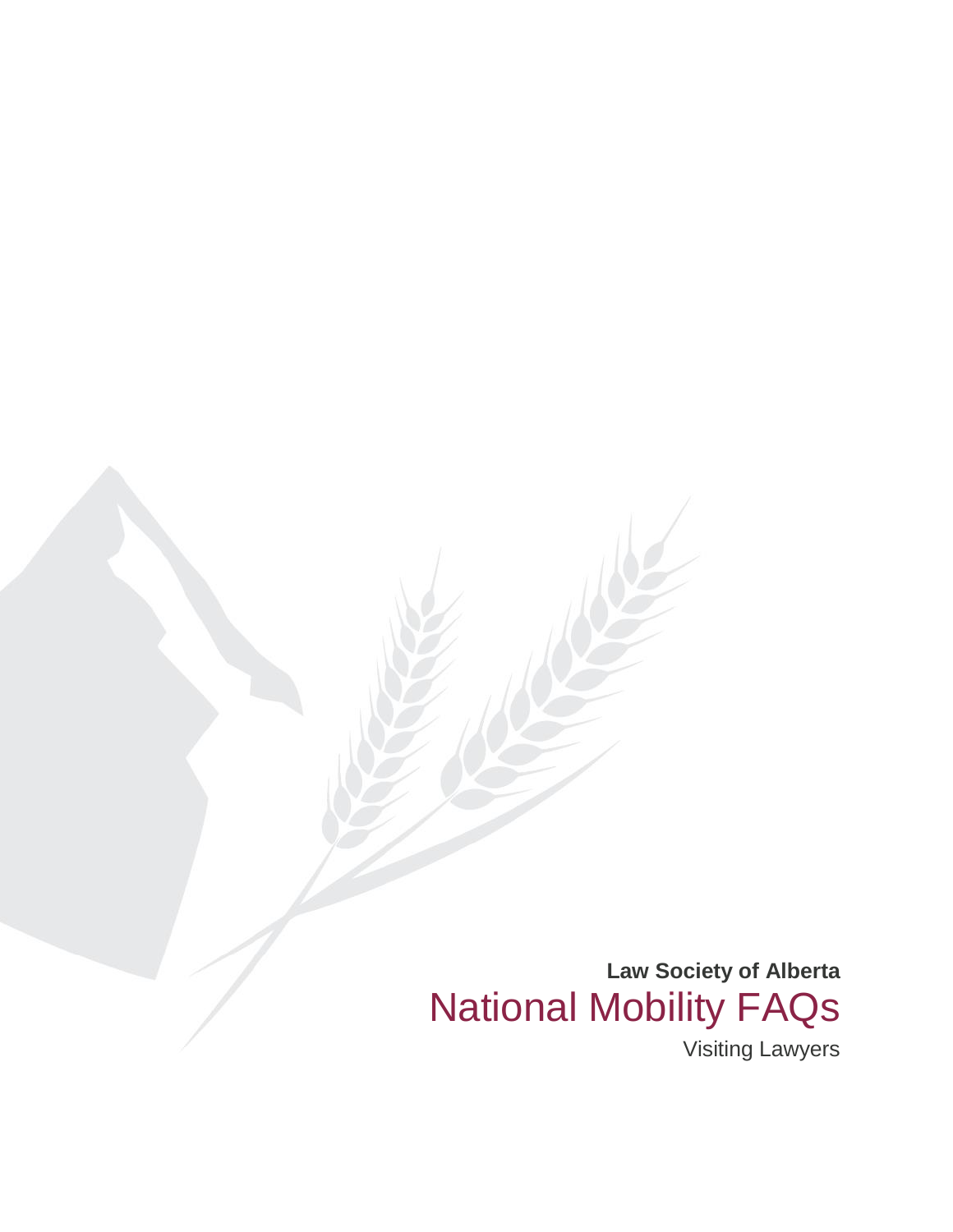# **General**

# **1. What kind of work brings me under the oversight of the Law Society of Alberta?**

*"Provide legal services" means to engage in the practice of law*

- *(a) physically in Alberta, except with respect to the law of a home jurisdiction, or*
- *(b) with respect to the law of Alberta physically in any jurisdiction,*

*and includes to provide legal services respecting federal jurisdiction in Alberta.*

*Reference: Rule 46.01*

- This means that, for the purposes of oversight, you could be providing legal services in relation to Alberta whether or not you are physically in Alberta. For example, if you are giving legal advice with respect to the laws of Alberta in person, on the telephone, by email or through correspondence from a province outside of Alberta you are considered to be practising law in Alberta. You must therefore keep track of all of these activities.
- This also means that you are providing legal services in relation to Alberta if you do so with respect to the laws of Canada applicable to Alberta. So for example, lawyers who perform professional services as a barrister or solicitor with respect to the laws of Canada applicable to Alberta will be subject to the oversight of the Law Society of Alberta.
- Lawyers employed as in-house counsel who provide legal services in relation to Alberta on an occasional basis in the course of their employment will also be considered to be practising law for the purposes of these Rules.
- There are exceptions related to employees of the Judge Advocate General (Rule 72.2(5)) and proceedings before federal courts and tribunals. (See Rule 72.2(6))

# **Temporary Membership**

# **Requirements for All Visiting Lawyers (with or without a permit)**

## **1. In what circumstances can I provide legal services in relation to Alberta without becoming a member of the Law Society of Alberta?**

You may provide legal services in relation to Alberta without becoming a member of the Law Society of Alberta if you:

- are a member of another law society in Canada
- are entitled to practise law in that jurisdiction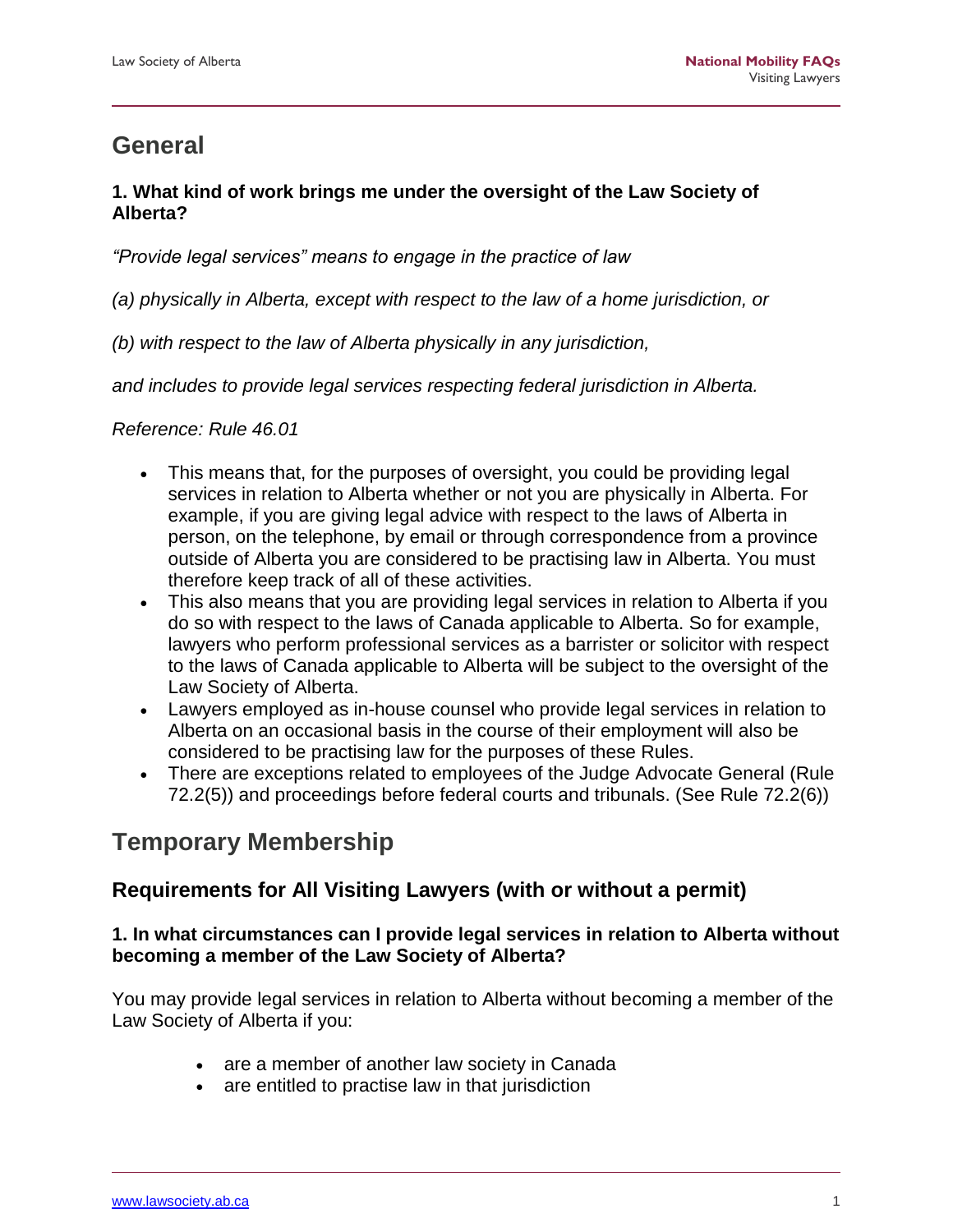- meet the liability insurance requirements set out in the rules (which are generally met if you are insured as required by an NMA or IJP governing body)
- meet the defalcation compensation coverage requirements set out in the Rules (which are generally met if you have the defalcation coverage required by an NMA or IJP governing body)
- do not develop an economic nexus in Alberta
- either apply for and obtain a permit, or ensure that you are permitted to provide the requisite legal services without a permit

## **2. What does 'entitled to practice' mean?**

'Entitled to practice law' means allowed, under all of the legislation and regulation of a home jurisdiction, to engage in the practice of law in the home jurisdiction, without meeting any further requirements (Rule 46.01)

### **3. What rules apply to how I handle trust funds?**

A visiting lawyer must not open or maintain a trust account in Alberta and must

(a) promptly remit funds received in trust to the visitor's lawyer's trust account in the home jurisdiction, or

(b) ensure that trust funds received are handled

(i) by a member of the Law Society of Alberta entitled to practise law in Alberta in a trust account controlled by that member of the Society, and

(ii) in accordance with the *Legal Profession Act* and the Rules of the Law Society of Alberta.

Reference: Rule 72.1(4)

### **4. Are there any restrictions on how I advertise?**

Yes. A visiting lawyer shall not hold out nor allow him or herself to be held out as willing or qualified to practise law in Alberta, except as a visiting lawyer.

## **5. Am I bound by Alberta's Code of Conduct, Rules and Legal Profession Act while providing legal services in relation to Alberta?**

Yes. This includes the duty to self-report to the Law Society of Alberta.

- (1) If you are charged with
- (a) an indictable offence under any Act of Parliament,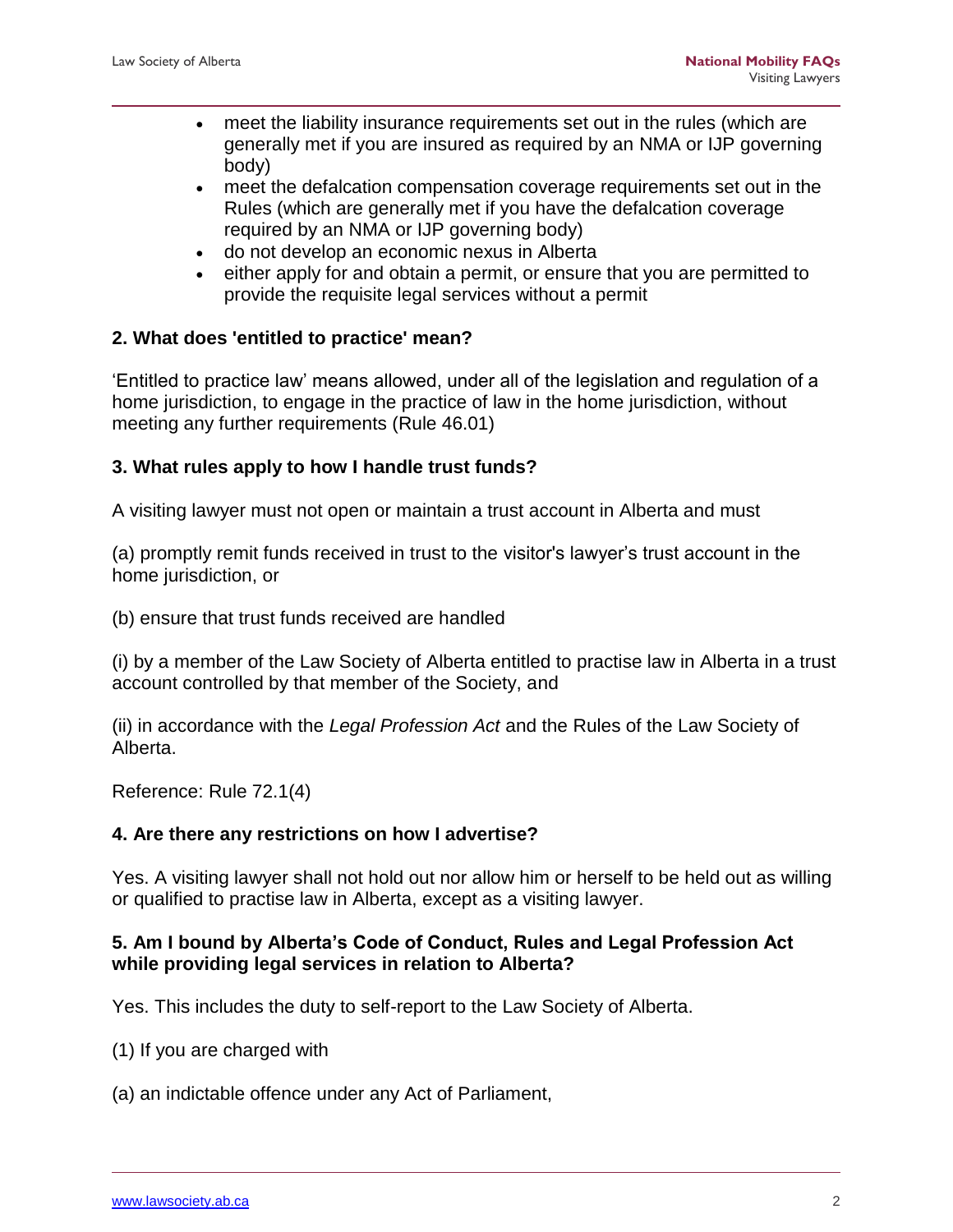(b) an offence under any Act of Parliament where the offence was prosecutable either as an indictable offence or as a summary conviction offence,

(c) a summary conviction offence under the Income Tax Act, the Criminal Code, the Narcotic Control Act or the Controlled Drugs and Substances Act, the Food and Drugs Act of Canada or the Income Tax Act or Securities Act of any province of Canada,

(d) a summary conviction offence under any other law in force in Canada punishable by a fine, if the maximum fine for the offence was then at least \$25,000,

(e) an offence committed outside Canada and similar to any of the kinds of offences described in clauses (a) to (d), or

(f) a disciplinary offence in any jurisdiction in which the individual is subject to the regulation of a governing body of the legal profession

this includes an obligation to

(i) within a reasonable time after the charge is laid give a written notice to the Executive Director containing the particulars of the charge, and

(ii) forthwith notify the Executive Director of the disposition of the charge and any agreement arising out of the charge.

(2) You must also notify the Executive Director of any order requiring that you serve a term of imprisonment, including a conditional or intermittent sentence of imprisonment.

(3) You must also forthwith notify the Executive Director of any suspension, investigation, supervision, undertaking, conditions or similar processes including but not limited to Conduct, Audit, Practice Review or competence related proceedings to which you are subject by direction of a governing body of the legal profession in any jurisdiction.

Reference: Rules 72.1(1), 73(1) and 105.

### **6. Can I call the Practice Advisors for ethical, practice and practice management advice while providing legal services in Alberta?**

Yes. In fact, you are encouraged to do so. Please see the Practice Advisors or Equity Ombudsperson pages.

### **7. What circumstances amount to an economic nexus in Alberta?**

In general, an economic nexus is established by actions inconsistent with a temporary basis for providing legal services. This includes, but is not limited to, doing any of the following in Alberta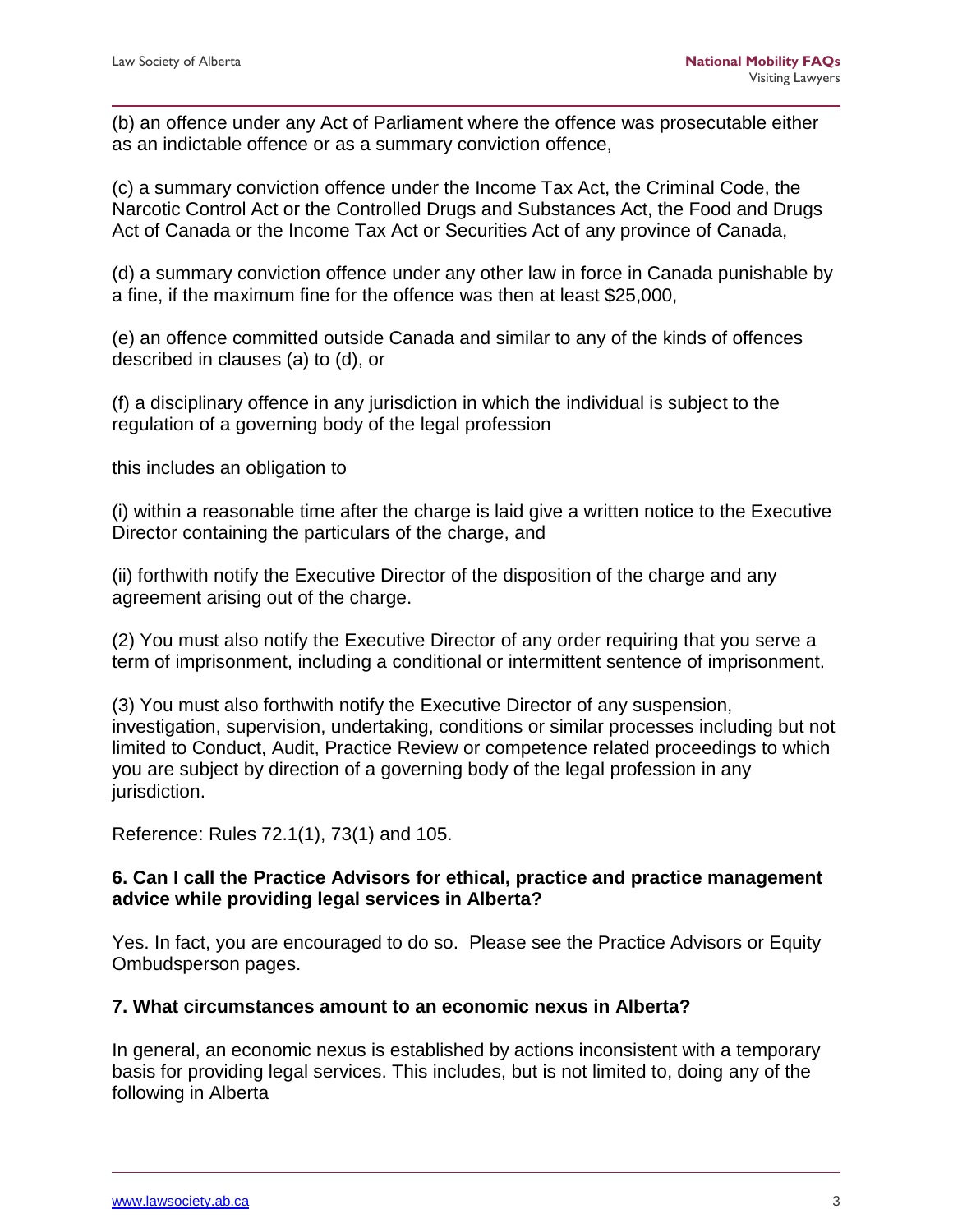(a) providing legal services beyond the 100 days or 10 matters involving 20 days in 12 months (whichever is applicable (see the following section on Providing Legal Services Without a Permit),

(b) opening an office from which legal services are offered or provided to the public;

(c) becoming resident (defined in rule 71);

(d) opening or operating a trust account, or accepting trust funds, except as permitted under the rules;

(e) holding oneself out or allowing oneself to be held out as willing or qualified to practise law in Alberta, except as a visiting lawyer.

Reference: Rule 72.3(2).

### **8. Can I open an office in Alberta?**

In general, opening an office in Alberta from which legal services are offered or provided to the public is an indicator of economic nexus (thereby necessitating a permit or transfer application, Rule 72.3(3)). However, a visiting lawyer who provides legal services in or from an office that

(a) is the office of one or more resident members of the Law Society of Alberta, and

(b) is affiliated with the lawyer's law firm in his or her home jurisdiction

does not, for that reason alone, establish an economic nexus in Alberta.

#### **9. I am a partner (employee, associate) in a law firm with offices throughout the country. Do I establish an economic nexus with Alberta simply by practising law from our Alberta office?**

If one or more resident members of the Law Society of Alberta work from that office, and the office is affiliated with your firm in your home jurisdiction, providing legal services in or from that office does not, on its own, establish an economic nexus within Alberta (Rule 72.3(3)).

#### **10. What happens if I establish an economic nexus in Alberta?**

You must not provide legal services without a permit (Rule 72.3(1)).

A visiting lawyer who establishes an economic nexus in Alberta must cease providing legal services forthwith, but may apply for call and admission or for a permit (Rule72.3(4)). If you make one of these applications, you may ask the Executive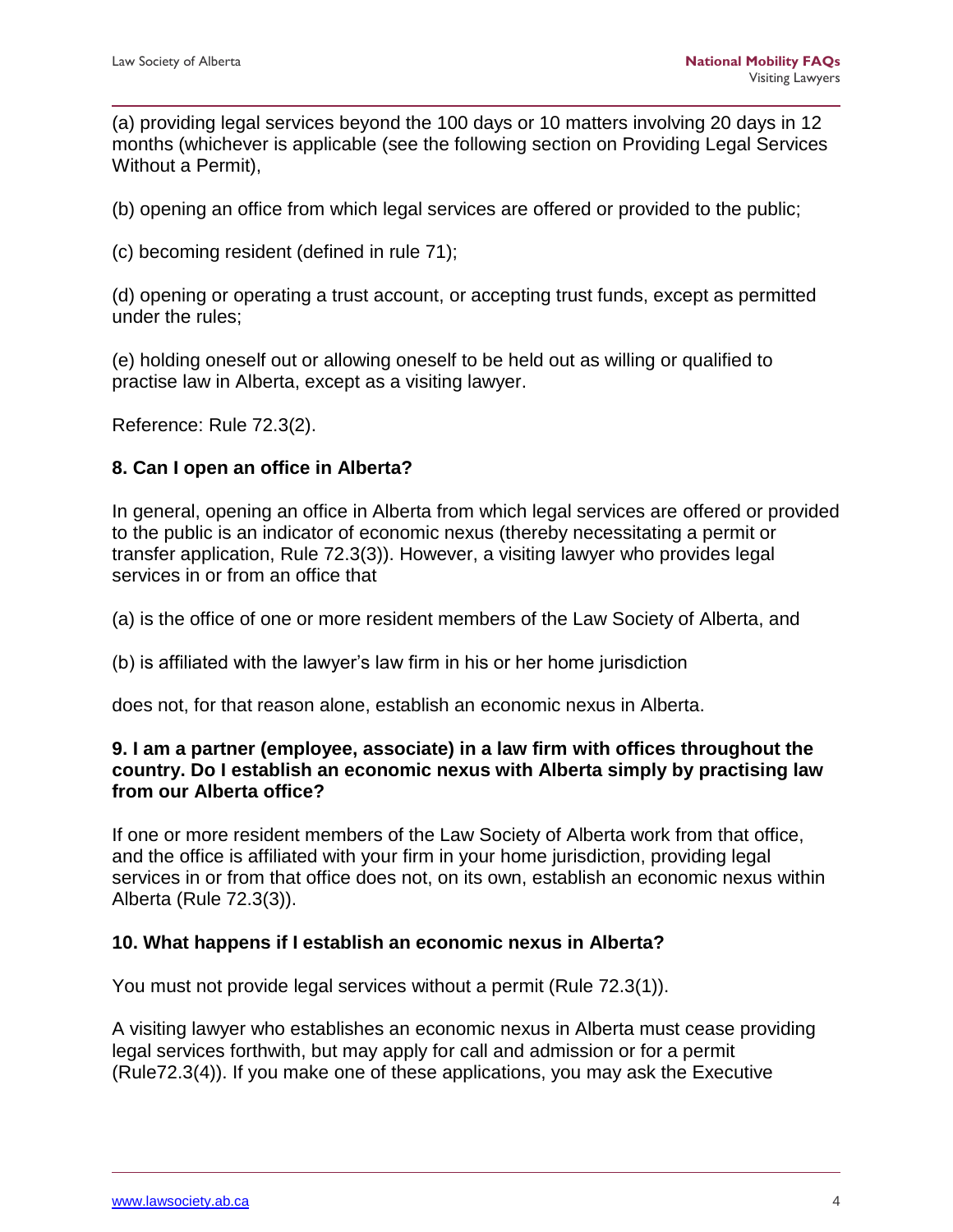Director to allow you to continue to provide legal services pending consideration of your application (Rule 72.3(5)).

# **Providing Legal Services Without a Permit**

## **1. In what circumstances can I provide legal services in relation to Alberta without a permit?**

You must, at all times when you are providing legal services in relation to Alberta:

- be a member of an NMA or IJP governing body
- be entitled to practise law in the jurisdiction of that governing body
- meet the liability insurance requirements set out in the rules (which are generally met if you are insured as required by an NMA or IJP governing body)
- meet the defalcation compensation coverage requirements set out in the rules (which are generally met if you have the defalcation coverage required by an NMA or IJP governing body)
- have no disciplinary record *in any jurisdiction*
- not be subject to conditions or restrictions on your practice or membership in the governing body *in any jurisdiction* imposed as a result of or in connection with proceedings related to discipline, competency, capacity, admission or reinstatement
- not be the subject of criminal or disciplinary proceedings in which a matter has been directed to a hearing *in any jurisdiction*
- not establish an economic nexus within Alberta
- handle trust funds in accordance with the requirements set out in the rules
- provide legal services for no more than 10 legal matters and not more than 20 days in total during any 12-month period if you are entitled to practise law in the jurisdiction of an IJP governing body of which you are a member
- provide legal services for a maximum of 100 days in any calendar year if you are entitled to practise law in the jurisdiction of an NMA governing body of which you are a member

If you do not meet all of these requirements, you may only provide legal services in relation to Alberta if you first obtain a permit.

Reference: Rules 71, 72, 72.1, 72.2

# **2. What amount of work counts as a "day?"**

"Day" means any calendar day or part of a calendar day in which a lawyer provides legal services, unless indicated otherwise by the context (Rule 71).

# **3. When do I begin counting the 100 days?**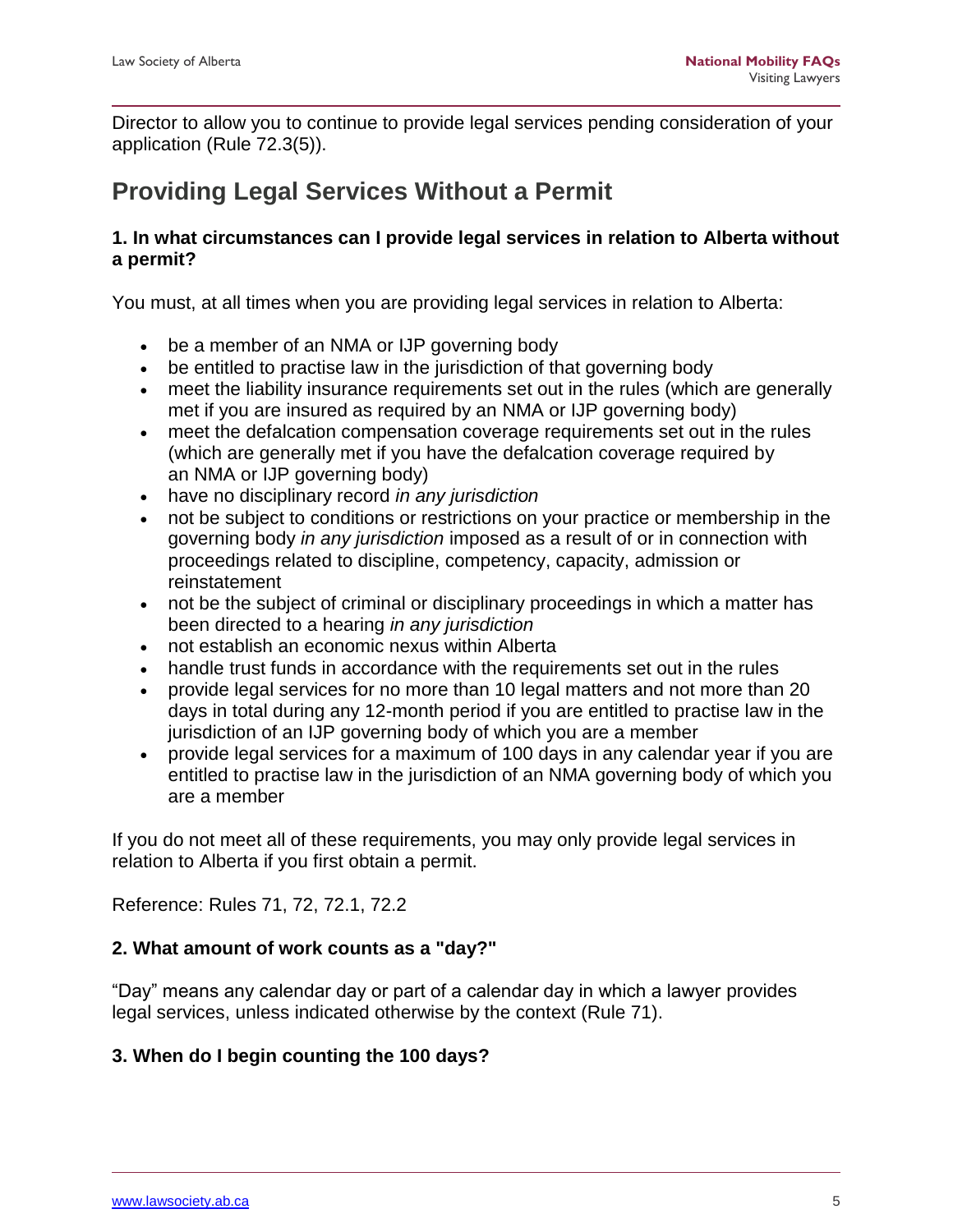You begin counting on the first day you begin practising law on an occasional basis in Alberta under these rules. If your home jurisdiction is an NMA jurisdiction, you can begin counting as of January 1 in subsequent years. If your home jurisdiction is an IJP jurisdiction, you start counting your 10 and 20 limitations as of January 1 each subsequent year.

## **4. Is it possible to extend the 100 days?**

Yes, with the permission of the Law Society. You must obtain such an extension before working more than 100 days.

### **5. How are the number of days recorded?**

Subject to exceptions for federal court or tribunal proceedings (Rule 72.2(6) and employees of the Judge Advocate General (Rule72.2(5)), it is the responsibility of a visiting lawyer providing legal services to

- (a) record and verify the number of days in which he or she provides legal services, and
- (b) prove that he or she has complied with the Rules.

Reference: Rule 72.1(3) (You may have to adjust your time-keeping system to generate the reports you need to track this information.)

### **6. What qualifies as a "disciplinary record?"**

"Disciplinary record" includes any of the following, unless reversed on appeal or review:

- any action taken by a governing body as a result of discipline
- disbarment
- a lawyer's resignation or otherwise ceasing to be a member of a governing body as a result of disciplinary proceedings
- restrictions or limits on a lawyer's entitlement to practise, other than those imposed as a result of failure to pay fees to a governing body, insolvency or bankruptcy or other administrative matter
- any interim suspension or restriction or limits on a lawyer's entitlement to practise imposed pending the outcome of a disciplinary hearing (Rule 71(1))

"Discipline" includes a finding by a governing body of any of the following:

- professional misconduct
- incompetence
- conduct unbecoming a lawyer
- lack of physical or mental capacity to engage in the practise of law
- conduct deserving of sanction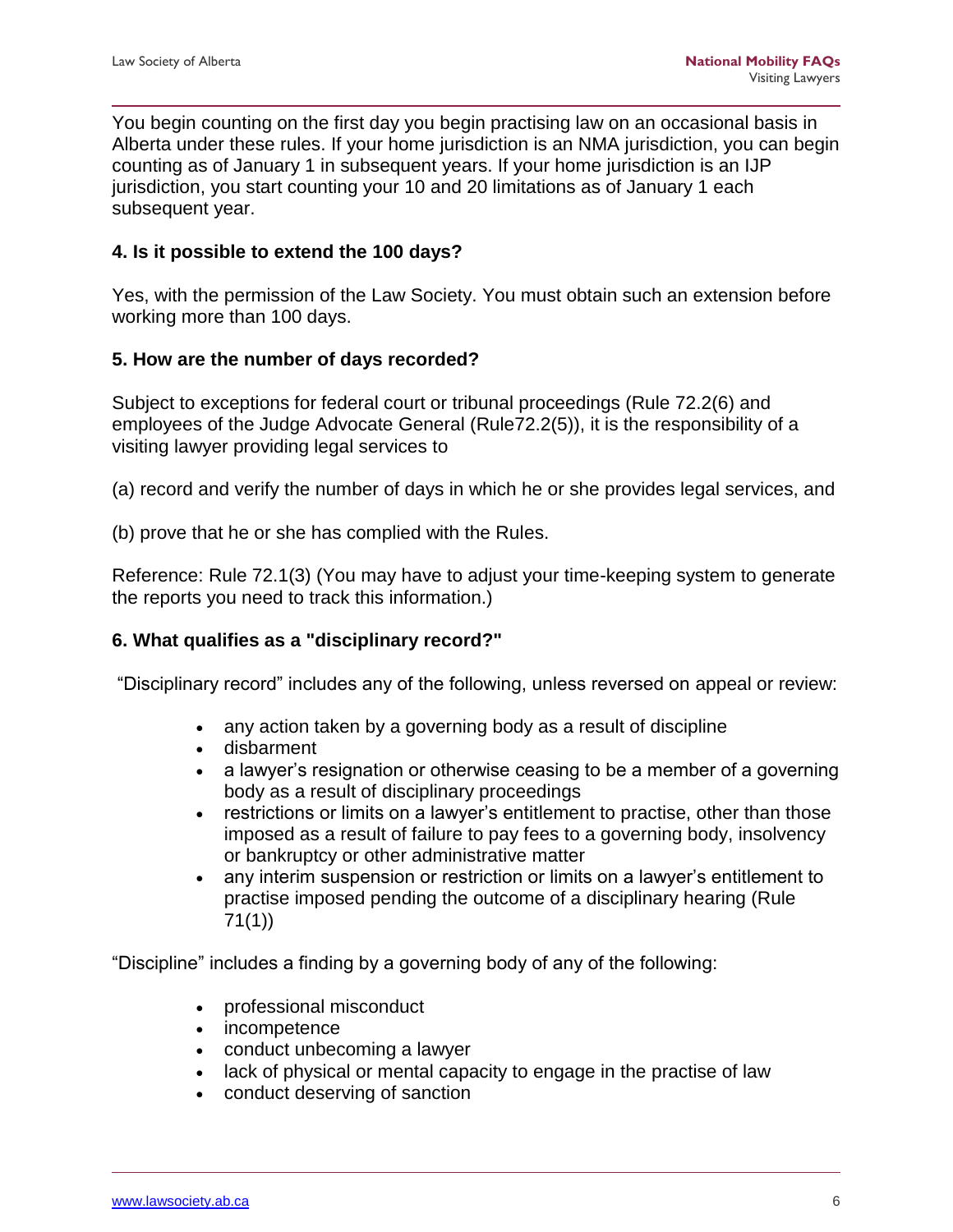• any other breach of a lawyer's professional responsibilities

Reference: Rule 71

#### **7. What qualifies as a "legal matter?"**

"Legal matter" includes any activity or transaction that constitutes the practice of law, and any other activity or transaction ordinarily conducted by members in Alberta in the course of practising law, whether or not persons other than lawyers are legally capable of conducting it (Rule 71).

# **Applying for a Permit**

### **1. How do I apply for a permit?**

Review rule 72.5 and complete and return the application form by fax, mail or email to Membership Services.

# **Becoming a Member in Alberta**

#### **1. What are the requirements for becoming a member of the Law Society of Alberta?**

The basic requirements for a member of a Canadian law society to become a member of the Law Society of Alberta are:

- A bachelor of law degree or a *juris doctor* degree from a faculty of common law at a Canadian university or an equivalent qualification
- Good character and reputation
- Having passed a bar admission course
- Successful completion of the transfer examinations
- Submission of Application for Enrolment as a Member with the required documents and information

Reference: Sections 41 and 42 of the *Legal Profession Act*, Rules 46.3 and 61

#### **2. Do I have to write transfer examinations?**

You must write transfer examinations unless:

1) you will be employed in Alberta by government or a corporation and will be providing legal services only in the scope of that employment, or

2) you

(a) are a member of an NMA governing body;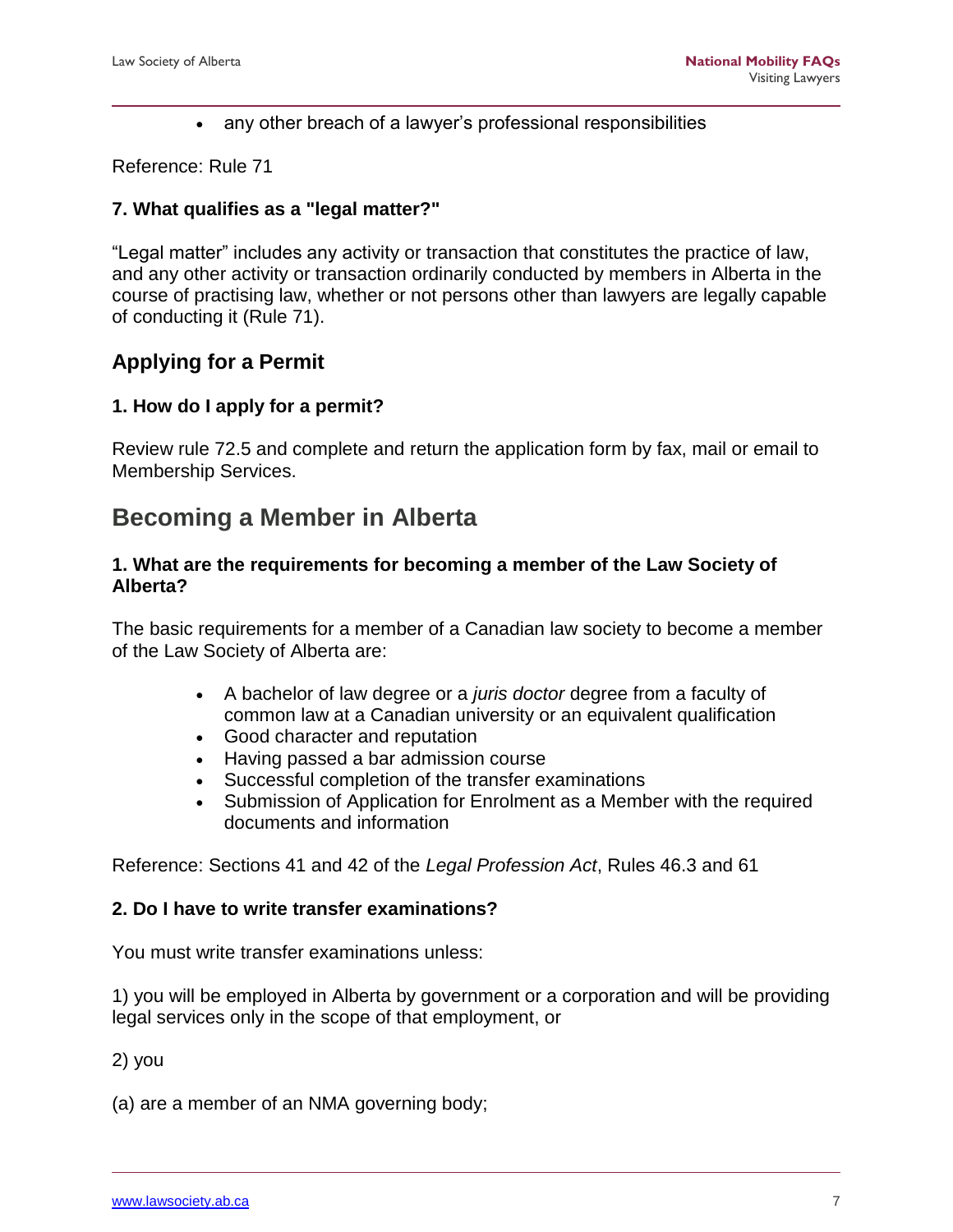(b) are currently entitled to practise law in that jurisdiction;

(c) certify that you have familiarized yourself with Alberta law to the extent required to be able to practise competently in the areas in which you intend to practise, including the materials in the reading list required by the Executive Director;

(d) agree that any restrictions on your ability to practise in another jurisdiction will apply to your membership in Alberta; and,

(e) have not already written the transfer examinations in Alberta unsuccessfully.

Reference: Section 42 of the *Act* and Rules 61(3), (4) and (5)

#### **3. What are the materials in the reading list set by the Executive Director?**

The materials currently consist of the following (which may be changed from time to time):

- 1. The Bar Admission Course resource materials
- 2. The Law Society of Alberta's *Code of Conduct*
- 3. The trust accounting rules (being Part 5 of the Rules of the Law Society of Alberta)

#### **4. Some of the material included in the reading list set by the Executive Director is completely irrelevant to the areas that I intend to work in. Do I need to read them anyway?**

No. All lawyers have an ethical obligation to take on and perform only work which they are competent to do. This includes an obligation to know what you are competent to do, and to act accordingly. It is up to you to determine the nature of the work you will perform in Alberta, and to ensure that you have sufficiently familiarized yourself with the law in that area to be competent. Where material identified in the reading list is relevant to the work that you will perform, you must review and understand that material. Where material is not relevant to the work that you will perform you need not review that material.

Reference: Rule 61(3)(b)

#### **5. Do I need to review any material in addition to what is included in the reading list set by the Executive Director?**

The basic requirement is that you must familiarize yourself with Alberta law to the extent required to be able to practise competently in the areas in which you intend to practise. If that requires the review of material not included in the reading list, then you must accomplish that. Some areas of law are sufficiently specialized or advanced that this will be required.